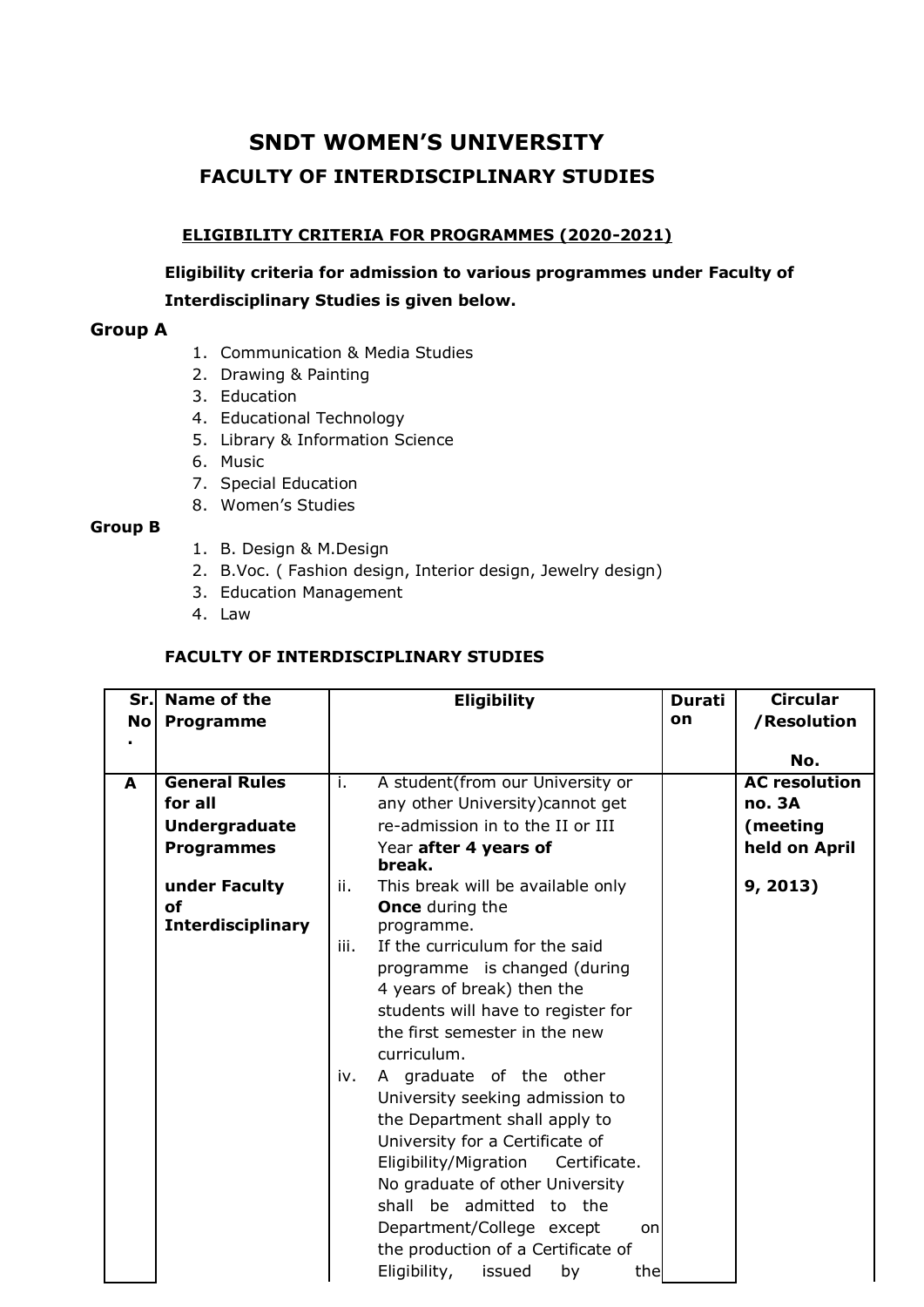|  |  |  | . <i>. .</i><br>$11V - 1$<br>31 L<br><b>OTTLACT SIL</b> |  |  |
|--|--|--|---------------------------------------------------------|--|--|
|--|--|--|---------------------------------------------------------|--|--|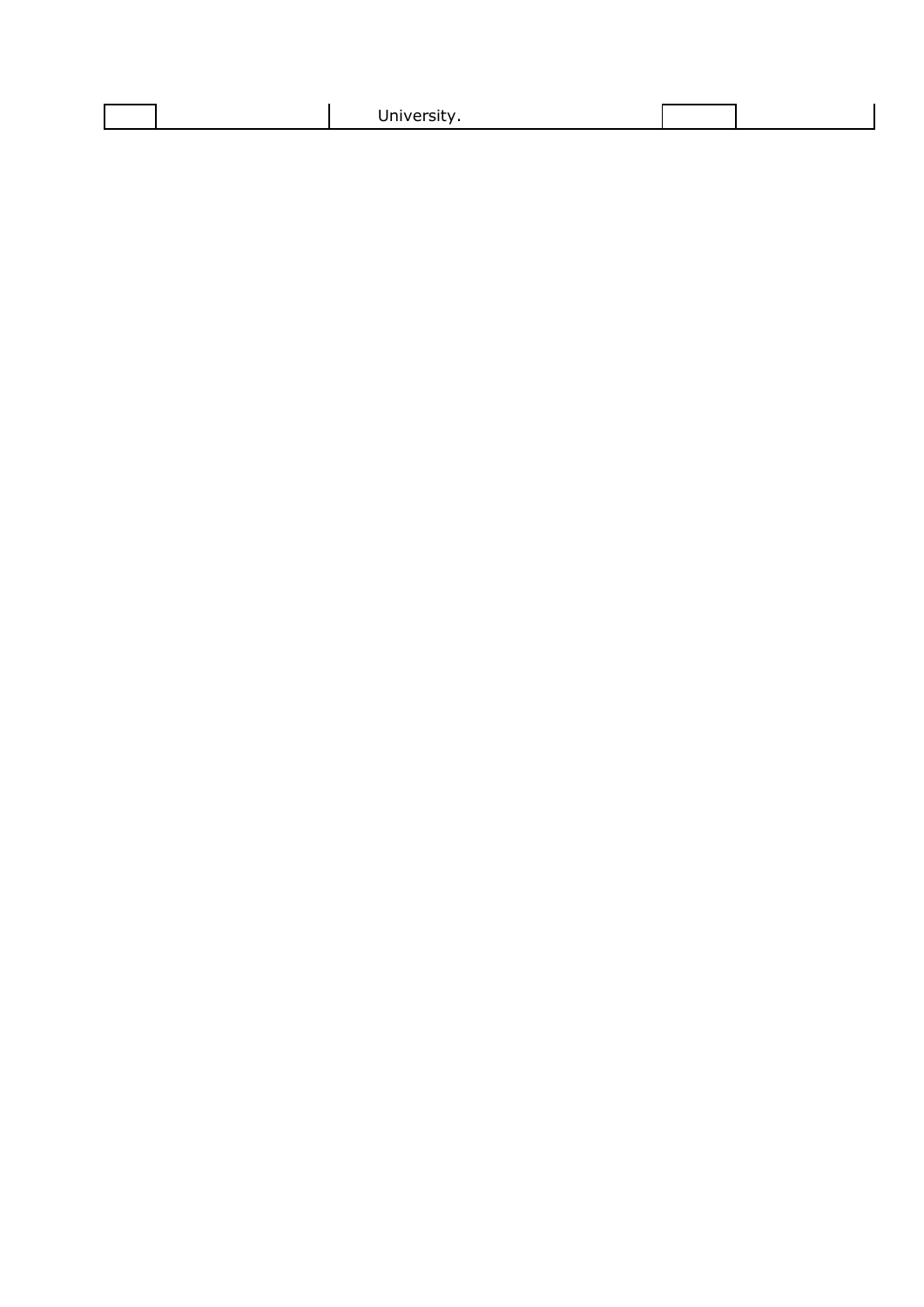|  | v.    | The University may issue a                                 |  |
|--|-------|------------------------------------------------------------|--|
|  |       | Provisional<br>Certificate<br>οf                           |  |
|  |       | Eligibility to the applicant if found                      |  |
|  |       | prima facie eligible for admission to                      |  |
|  |       | this University.<br>Such                                   |  |
|  |       | provisional certificate shall                              |  |
|  |       | enable<br>the candidate to get                             |  |
|  |       | admission to the                                           |  |
|  |       | Department/College at<br>her                               |  |
|  |       | own risk, on the condition that                            |  |
|  |       | she obtains a Final Certificate of                         |  |
|  |       | Eligibility and Migration<br>before                        |  |
|  |       | the closer of the academic term                            |  |
|  |       | in which the candidate is                                  |  |
|  |       | provisionally admitted to the                              |  |
|  |       | University.                                                |  |
|  | vi.   | Application forms of candidates                            |  |
|  |       | from other University will not be                          |  |
|  |       | accepted if they are not                                   |  |
|  |       | by<br>Provisional<br>accompanied                           |  |
|  |       | Certificate of Eligibility. Similarly                      |  |
|  |       | the Transfer Certificate will have                         |  |
|  |       | to be produced by the candidate                            |  |
|  |       | wherever necessary.                                        |  |
|  | lvii. | If a candidate fails to obtain the                         |  |
|  |       | <b>Final Certificate of Eligibility,</b>                   |  |
|  |       | Migration, Transfer before the                             |  |
|  |       | close of the academic term, in which                       |  |
|  |       | she<br>provisionally<br>is                                 |  |
|  |       | admitted to the University, her                            |  |
|  |       | admission to the                                           |  |
|  |       | Department/College<br>her<br>and<br>attendance at lectures |  |
|  |       | during the<br>liable to be cancelled.<br>term are          |  |
|  | viii. | <b>Only a SNDT Womens'</b>                                 |  |
|  |       | University student can take                                |  |
|  |       | admission to II/IV/VI semester                             |  |
|  |       | after a gap (minimum1 semester                             |  |
|  |       | and maximum four years).                                   |  |
|  |       |                                                            |  |
|  |       |                                                            |  |
|  |       |                                                            |  |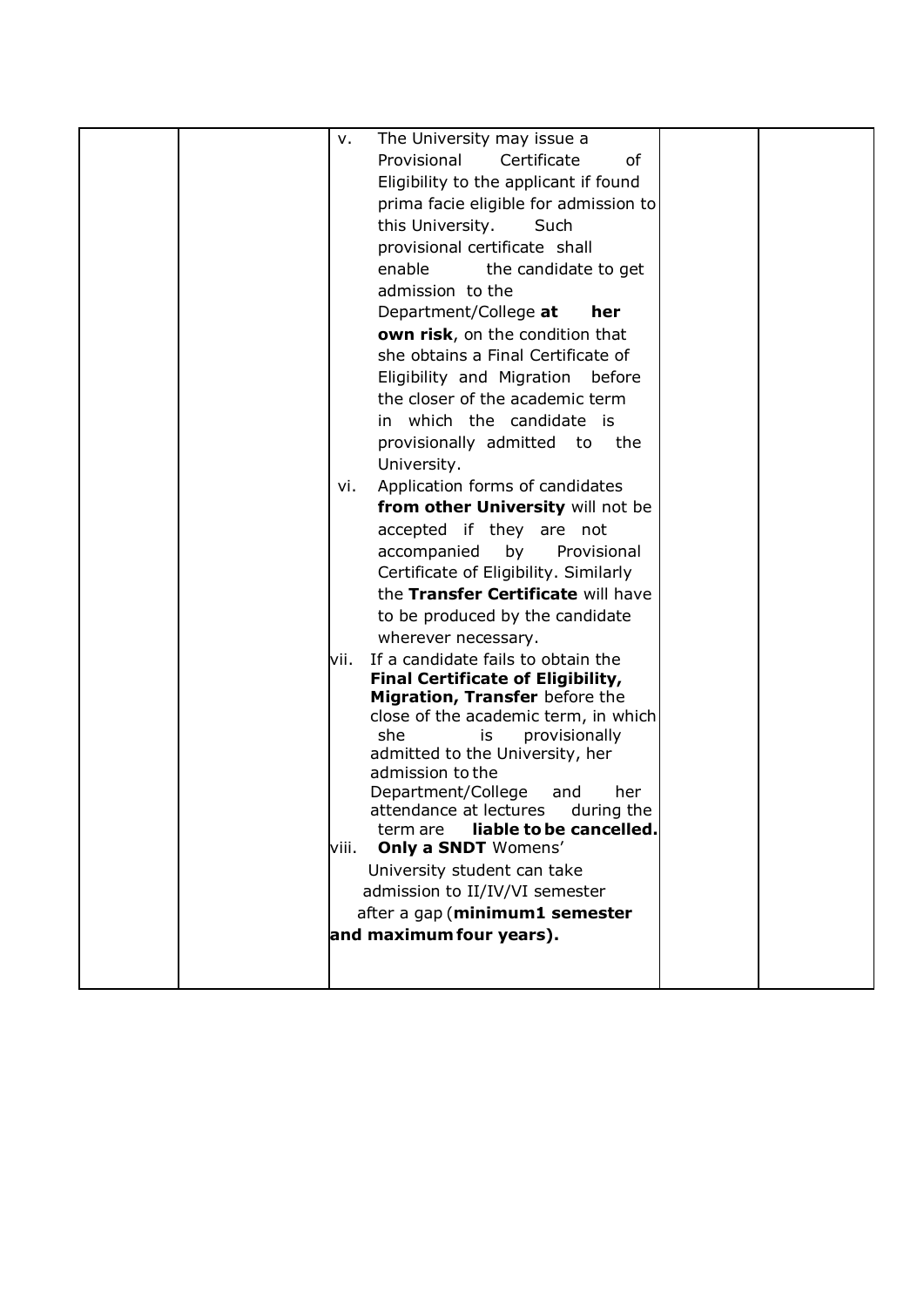| π.                | <b>Bachelor of Arts</b> | Eligibility for Admission/promotion to the   | 3 Years |  |
|-------------------|-------------------------|----------------------------------------------|---------|--|
| <b>B. A (Mass</b> | (Mass Media)            | Degree Course                                |         |  |
| Media)            |                         | Admission norms for students to              |         |  |
|                   |                         |                                              |         |  |
|                   |                         | First/Second/Third years, open/reserved      |         |  |
|                   |                         | categories applied to all programmes of      |         |  |
|                   |                         | the University will apply to this            |         |  |
|                   |                         | programme also.                              |         |  |
|                   |                         |                                              |         |  |
|                   |                         | B.A.(MM)-I Year                              |         |  |
|                   |                         |                                              |         |  |
|                   |                         |                                              |         |  |
|                   |                         | The students passing Higher Secondary        |         |  |
|                   |                         | Examinations in any stream Arts /            |         |  |
|                   |                         | Commerce / Science Home Science from         |         |  |
|                   |                         | any recognized Board, with one paper of      |         |  |
|                   |                         | English are eligible                         |         |  |
|                   |                         |                                              |         |  |
|                   |                         | Students passing MCVC (Minimum               |         |  |
|                   |                         |                                              |         |  |
|                   |                         | Competency Vocational Course) are also       |         |  |
|                   |                         | eligible.                                    |         |  |
|                   |                         |                                              |         |  |
|                   |                         | Students passing three years                 |         |  |
|                   |                         | Government recognized Diplomas after         |         |  |
|                   |                         | 10th Std. in the relevant subject are also   |         |  |
|                   |                         | eligible.                                    |         |  |
|                   |                         |                                              |         |  |
|                   |                         | B.A.(MM)-II Year                             |         |  |
|                   |                         |                                              |         |  |
|                   |                         | A student who has passed B.M.M. Part I       |         |  |
|                   |                         | from this University would be eligible for   |         |  |
|                   |                         | admission to B.M.M. Part II of this          |         |  |
|                   |                         | University.                                  |         |  |
|                   |                         |                                              |         |  |
|                   |                         | Students from other Faculties (Non-          |         |  |
|                   |                         |                                              |         |  |
|                   |                         | B.M.M.) can be admitted with                 |         |  |
|                   |                         | prerequisites of 4 credits of specialization |         |  |
|                   |                         | and 4 credits of General B.M.M.              |         |  |
|                   |                         | (irrespective of Theory or Practical)        |         |  |
|                   |                         |                                              |         |  |
|                   |                         | Prerequisite for each student is to be       |         |  |
|                   |                         | decided after looking at the subjects        |         |  |
|                   |                         | completed at the First Year level.           |         |  |
|                   |                         |                                              |         |  |
|                   |                         | It is recommended (depending on the          |         |  |
|                   |                         | preference of the student) students from     |         |  |
|                   |                         |                                              |         |  |
|                   |                         | Science or from Arts & Commerce can be       |         |  |
|                   |                         | given appropriate pre=requisite courses.     |         |  |
|                   |                         |                                              |         |  |
|                   |                         | B.A.(MM)-III Year                            |         |  |
|                   |                         |                                              |         |  |
|                   |                         | Students, who have completed their           |         |  |
|                   |                         | Second Year in B.M.M. from any College in    |         |  |
|                   |                         | India, would be eligible for admission to    |         |  |
|                   |                         | the Third Year, according to the Program     |         |  |
|                   |                         | in their previous College.                   |         |  |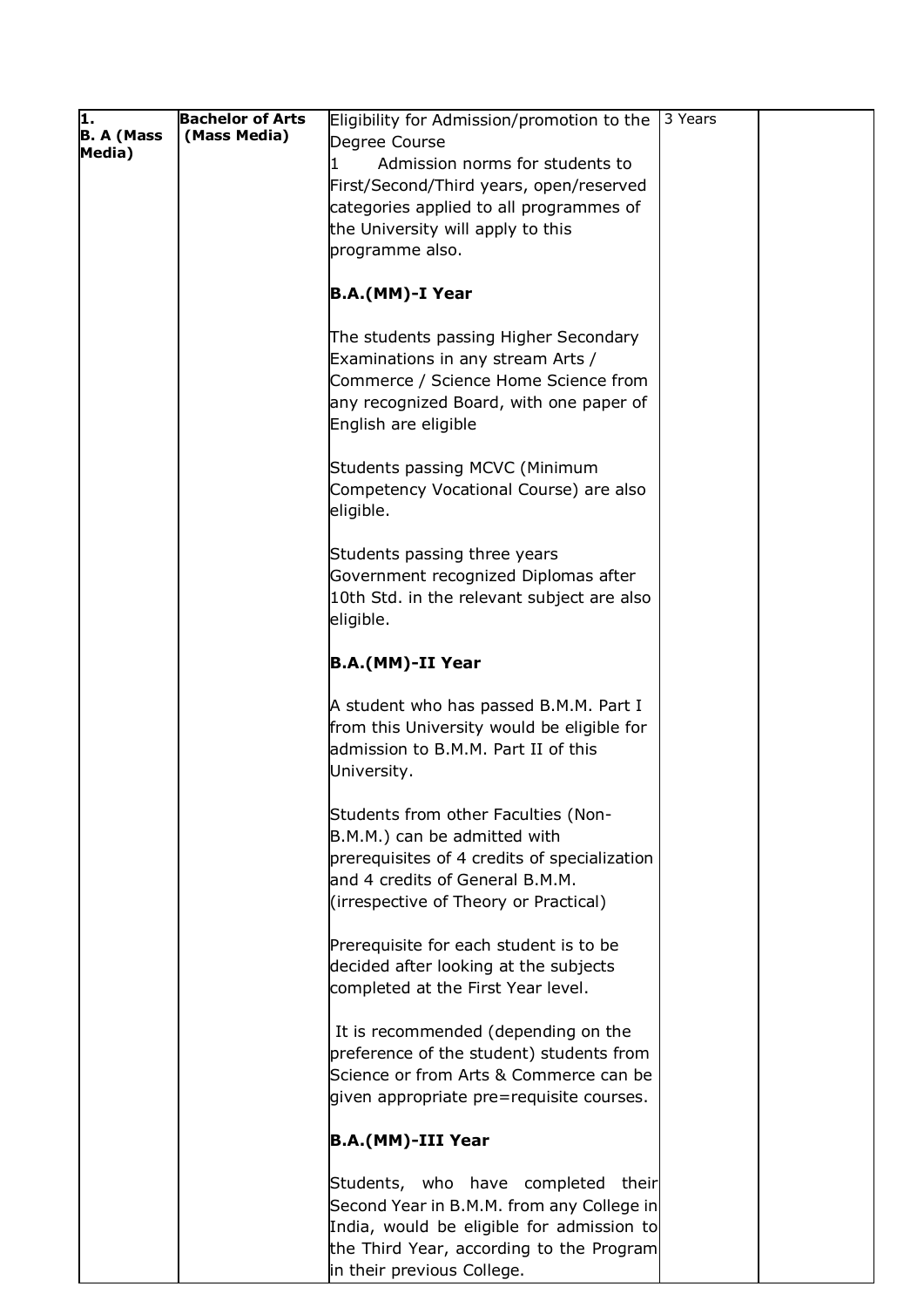| 2.<br>MA (Media<br>8<br>Communicat<br>(ion                                             | <b>Master of Arts in</b><br>Media &<br><b>Communication</b>                 | Women graduates, from any discipline,<br>with a minimum of 40 percent from<br>AICTE/UGC recognized institutions.<br>Students awaiting their results can be<br>Admitted provisionally. | 2 Years |  |
|----------------------------------------------------------------------------------------|-----------------------------------------------------------------------------|---------------------------------------------------------------------------------------------------------------------------------------------------------------------------------------|---------|--|
| lз<br>M.Sc. in<br>CommunicatMedia for<br>lion<br><b>Media for</b><br><b>Children</b>   | ın<br><b>Communication</b><br><b>Children</b>                               | Master of Science . Graduate from any discipline from<br>UGC/AICTE recognized institution with<br>50% marks Or B grade.                                                               |         |  |
| 14<br>M.Sc. in<br><b>Nutrition &amp;</b><br><b>Health</b><br><b>Communicat</b><br>lion | M.Sc. in<br><b>Nutrition &amp;</b><br><b>Health</b><br><b>Communication</b> | Graduate from any discipline from<br>UGC/AICTE recognized institution with<br>50% marks Or B grade                                                                                    |         |  |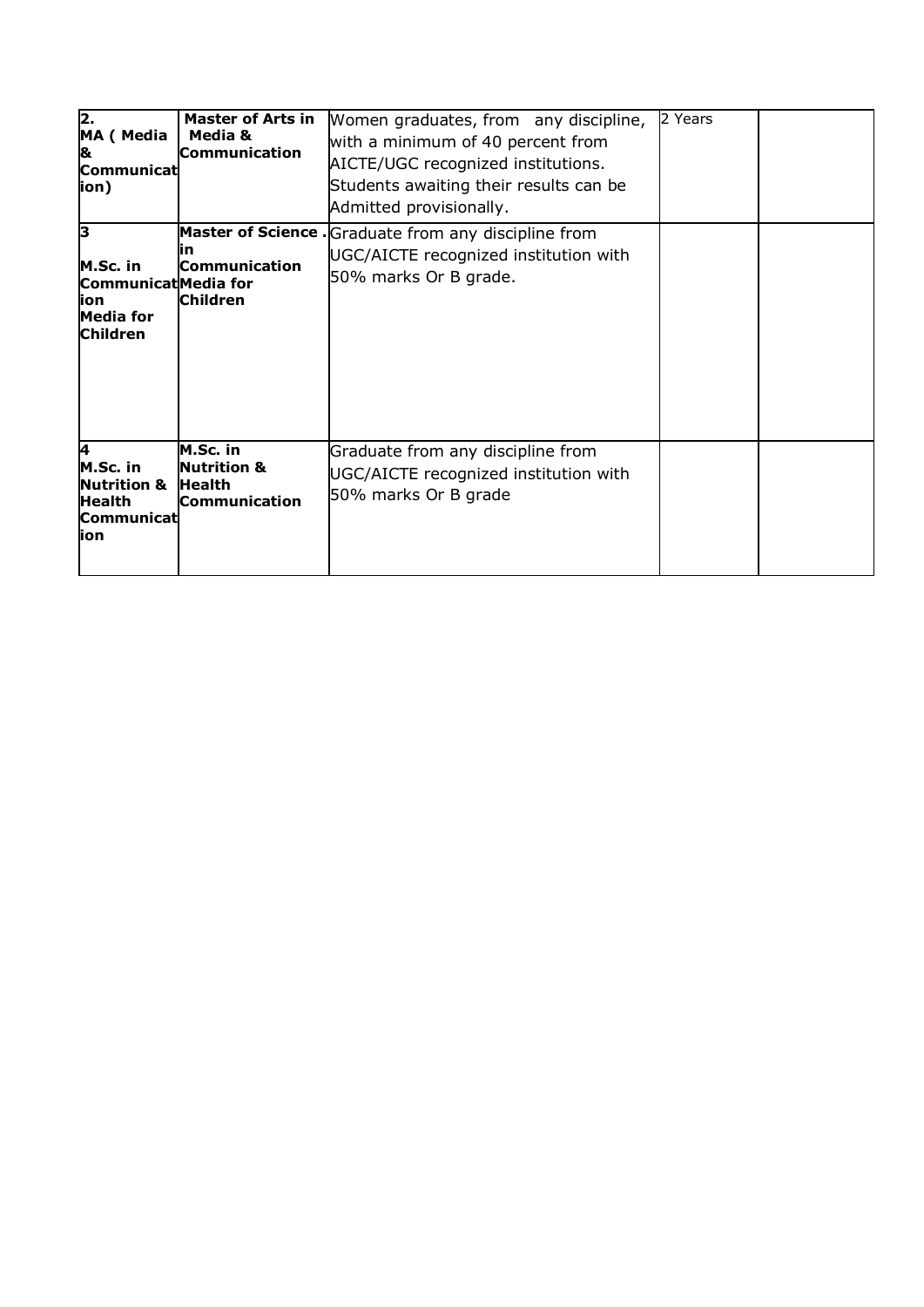| 5          |                           | A candidate for being eligible for       | 4 years |  |
|------------|---------------------------|------------------------------------------|---------|--|
| <b>BVA</b> | <b>Bachelor of Visual</b> | admission to the three year course       |         |  |
|            | Arts (BVA)                | leading to the degree of Bachelor of     |         |  |
|            |                           | Visual Arts must have passed the Higher  |         |  |
|            |                           | Secondary School Certificate (Std. XII)  |         |  |
|            |                           | examination conducted by the different   |         |  |
|            |                           | Divisional Boards of the Maharashtra     |         |  |
|            |                           | State Board of Secondary and Higher      |         |  |
|            |                           | Secondary Education with the following   |         |  |
|            |                           | subjects                                 |         |  |
|            |                           | 1. English                               |         |  |
|            |                           | 2. Any one of the Modern<br>Indian       |         |  |
|            |                           | Languages or Modern Languages or any     |         |  |
|            |                           | classical Language or Information        |         |  |
|            |                           | Technology.                              |         |  |
|            |                           | 3. Any four subjects carrying 100 marks  |         |  |
|            |                           | each                                     |         |  |
|            |                           | <b>OR</b>                                |         |  |
|            |                           | English                                  |         |  |
|            |                           | Any one vocational subject carrying      |         |  |
|            |                           | 200 marks                                |         |  |
|            |                           | Any three subjects carrying<br>100       |         |  |
|            |                           | marks each.                              |         |  |
|            |                           | <b>OR</b>                                |         |  |
|            |                           | Students must have passed the Higher     |         |  |
|            |                           | Secondary school Certificate (Std. XII)  |         |  |
|            |                           | examination h the Minimum Competency     |         |  |
|            |                           | based vocational courses (MCVC)          |         |  |
|            |                           | conducted by different Divisional Boards |         |  |
|            |                           | of the Maharashtra State Board of        |         |  |
|            |                           | Secondary                                |         |  |
|            |                           | & Higher Secondary Education with the    |         |  |
|            |                           | following subject                        |         |  |
|            |                           | 1.English                                |         |  |
|            |                           | 2. Any one of the Modern Indian          |         |  |
|            |                           | Languages or Modern Foreign Languages    |         |  |
|            |                           | or any classical Language or Information |         |  |
|            |                           | Technology.                              |         |  |
|            |                           | 3. General Foundation Course.            |         |  |
|            |                           | 4. Any one subject carrying 300 marks    |         |  |
|            |                           | from among the Minimum Competency        |         |  |
|            |                           | based vocational courses prescribed by   |         |  |
|            |                           | the Higher Secondary School Certificate  |         |  |
|            |                           | examination from time to time.           |         |  |
|            |                           | <b>OR</b>                                |         |  |
|            |                           | Must have passed an examination of any   |         |  |
|            |                           | other recognized Board or Body           |         |  |
|            |                           | recognized as equivalent thereto.        |         |  |
|            |                           | <b>B.V.A. II Year</b>                    |         |  |
|            |                           | For a student from our University -      |         |  |
|            |                           | should have cleared or has ATKT as       |         |  |
|            |                           | admissible in first year in the same     |         |  |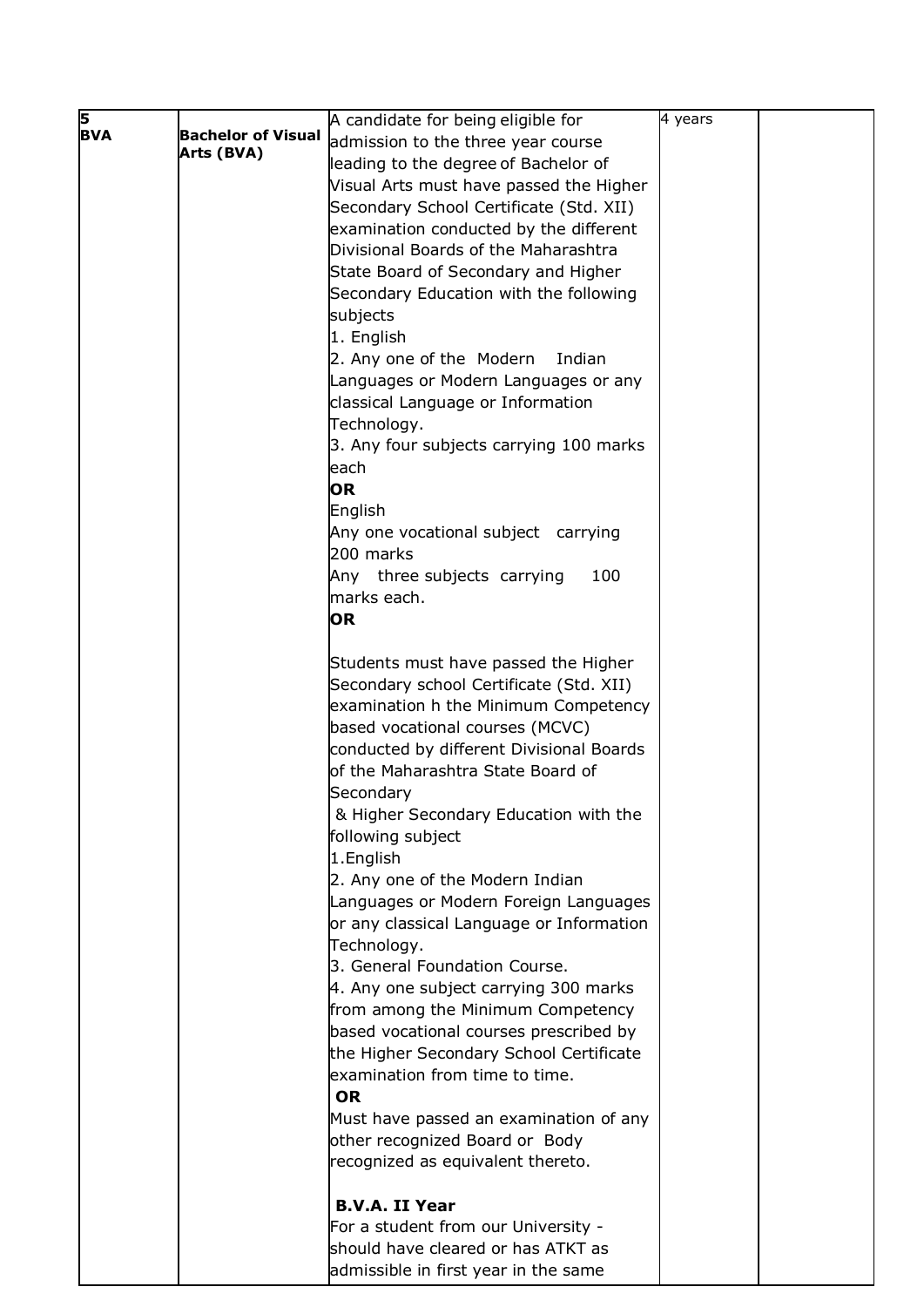| subject                                    |  |
|--------------------------------------------|--|
|                                            |  |
| For a student from another university $-$  |  |
| must have studied at least two courses of  |  |
| four credits each in the I year in the     |  |
|                                            |  |
| same subject in B.V.A./ B.F.A. Passed      |  |
| first year with or without ATKT.           |  |
| Passed A.T.D. (Art Teacher Diploma)        |  |
| Two years Course.                          |  |
|                                            |  |
|                                            |  |
|                                            |  |
|                                            |  |
|                                            |  |
| B.V.A III Year                             |  |
|                                            |  |
| a) For student from our University -       |  |
| should have cleared second year in the     |  |
| same subject or has passed with            |  |
| admissible ATKT.                           |  |
|                                            |  |
| b) For a student from another university   |  |
| should have completed at least six         |  |
| courses of 4 credits each or 24 credits    |  |
| in the I and II year in the same           |  |
|                                            |  |
| subject. Passing in I and II year with or  |  |
| without ATKT.                              |  |
| c) Passed old B.A. of our university with  |  |
| drawing and Painting. (Maximum gap (       |  |
| of 4 years are allowed)                    |  |
|                                            |  |
|                                            |  |
| <b>B.V.A. IV Year</b>                      |  |
| a) For a student from our University -     |  |
| should have cleared first, second          |  |
|                                            |  |
| and third year in the same subject         |  |
| or has passed with admissible ATKT.        |  |
| <b>OR</b>                                  |  |
| b)For a student from another university    |  |
| - should have studied at least eight       |  |
|                                            |  |
| courses of 4 credits each or 32 credits in |  |
| the I, II and III<br>year in the same      |  |
| subject. Passed in First, Second and       |  |
| Third year with or without ATKT.           |  |
| <b>OR</b>                                  |  |
|                                            |  |
| c)Passed Govt. Diploma in Fine Arts        |  |
| of Five years.                             |  |
|                                            |  |
|                                            |  |
|                                            |  |
|                                            |  |
|                                            |  |
|                                            |  |
|                                            |  |
|                                            |  |
|                                            |  |
|                                            |  |
|                                            |  |
|                                            |  |
|                                            |  |
|                                            |  |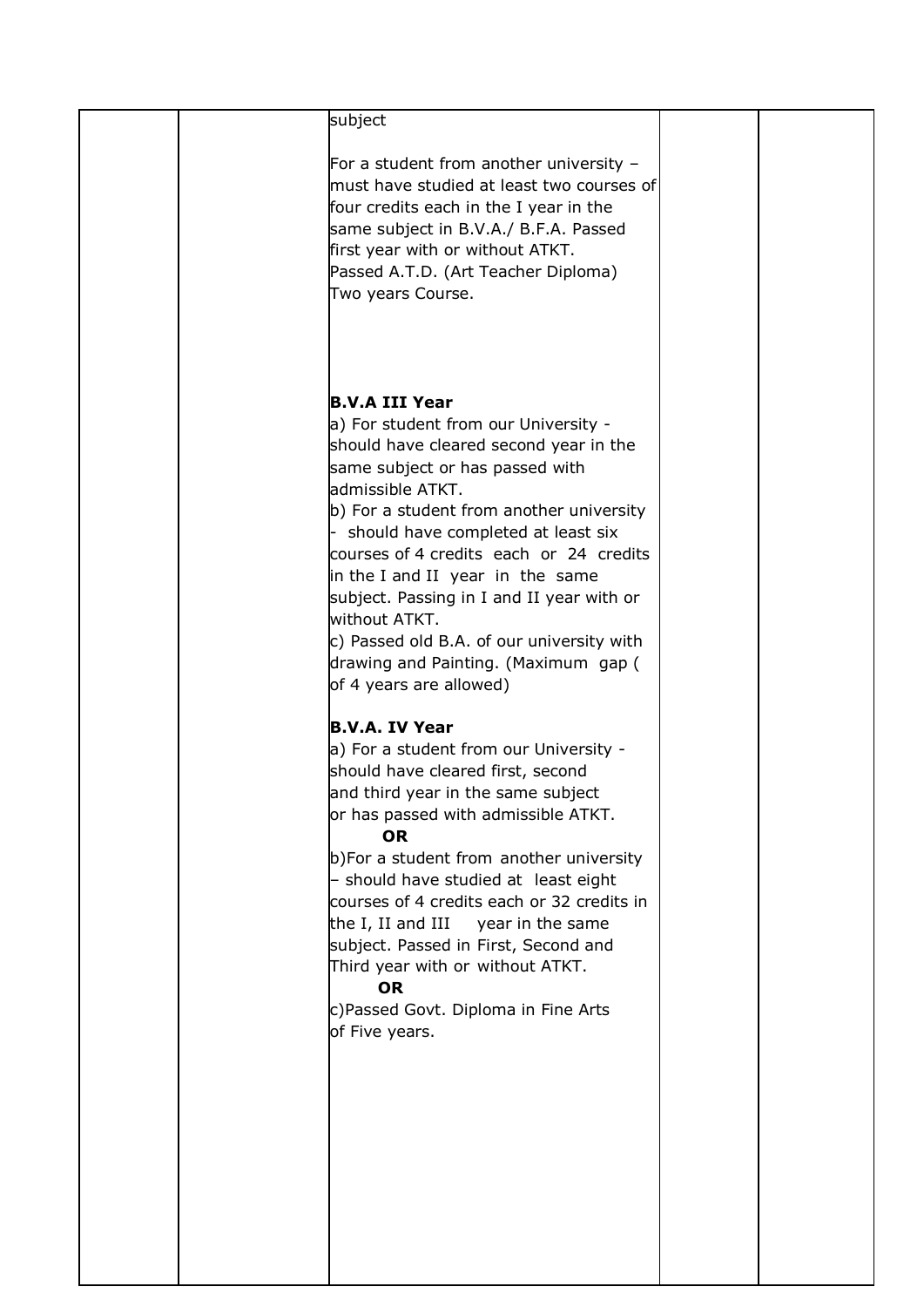| 6. MVA | <b>Masters in Visual</b> | 1. BFA/ BVA in drawing and painting from 2 Years                                       |  |
|--------|--------------------------|----------------------------------------------------------------------------------------|--|
|        | Arts (MVA)               | any UGC recognized university/                                                         |  |
|        |                          | Old MA in drawing and Painting of SNDT                                                 |  |
|        |                          | Women's university                                                                     |  |
|        |                          |                                                                                        |  |
|        |                          | 2. BFA/BVA in Applied Arts with                                                        |  |
|        |                          | Illustration in 1st class from the UGC                                                 |  |
|        |                          | recognized University can apply.                                                       |  |
|        |                          | Applicants should have earned 24                                                       |  |
|        |                          | credits/ 600 marks from their entire                                                   |  |
|        |                          | degree program in drawing based                                                        |  |
|        |                          | subjects to be eligible to seek admission                                              |  |
|        |                          | at MVA in drawing and painting of                                                      |  |
|        |                          | S.N.D.T. WOMEN'S UNIVERSITY, for                                                       |  |
|        |                          | Mural/ Creative Painting/ Portraiture.                                                 |  |
|        |                          |                                                                                        |  |
|        |                          | 3. For Mural, Students who have done                                                   |  |
|        |                          | BFA/BVA in Sculpture with 1st class from                                               |  |
|        |                          | any UGC recognized University.                                                         |  |
|        |                          | applicants should have earned at-least 24<br>credits/ 600 marks from their entire      |  |
|        |                          | degree program in drawing based                                                        |  |
|        |                          | subjects to be eligible to seek admission                                              |  |
|        |                          | at MVA in drawing and painting of                                                      |  |
|        |                          | S.N.D.T. WOMEN'S UNIVERSITY                                                            |  |
|        |                          |                                                                                        |  |
|        |                          | 4. For Creative Painting/ Portraiture, The                                             |  |
|        |                          | students who have successfully cleared                                                 |  |
|        |                          | BFA/BVA in Applied Arts other than                                                     |  |
|        |                          | Illustration in 1st class from the UGC                                                 |  |
|        |                          | recognized University can apply. Such                                                  |  |
|        |                          | applicants should have earned 24 credits/                                              |  |
|        |                          | 600 marks from their entire degree                                                     |  |
|        |                          | program in drawing based subjects to be                                                |  |
|        |                          | eligible to seek admission at MVA in                                                   |  |
|        |                          | drawing and painting of S.N.D.T.                                                       |  |
|        |                          | <b>WOMEN'S UNIVERSITY</b>                                                              |  |
|        |                          |                                                                                        |  |
|        |                          | 5. Students, who have done last year BVA                                               |  |
|        |                          | in drawing and painting from S.N.D.T.                                                  |  |
|        |                          | <b>WOMEN'S UNIVERSITY course after doing</b>                                           |  |
|        |                          | graduating diploma in Fine Arts of                                                     |  |
|        |                          | Maharashtra state govt. or any other                                                   |  |
|        |                          | state govt. in the 10+5 format with two<br>year English, will be eligible to apply for |  |
|        |                          | MVA programme.                                                                         |  |
|        |                          |                                                                                        |  |
|        |                          |                                                                                        |  |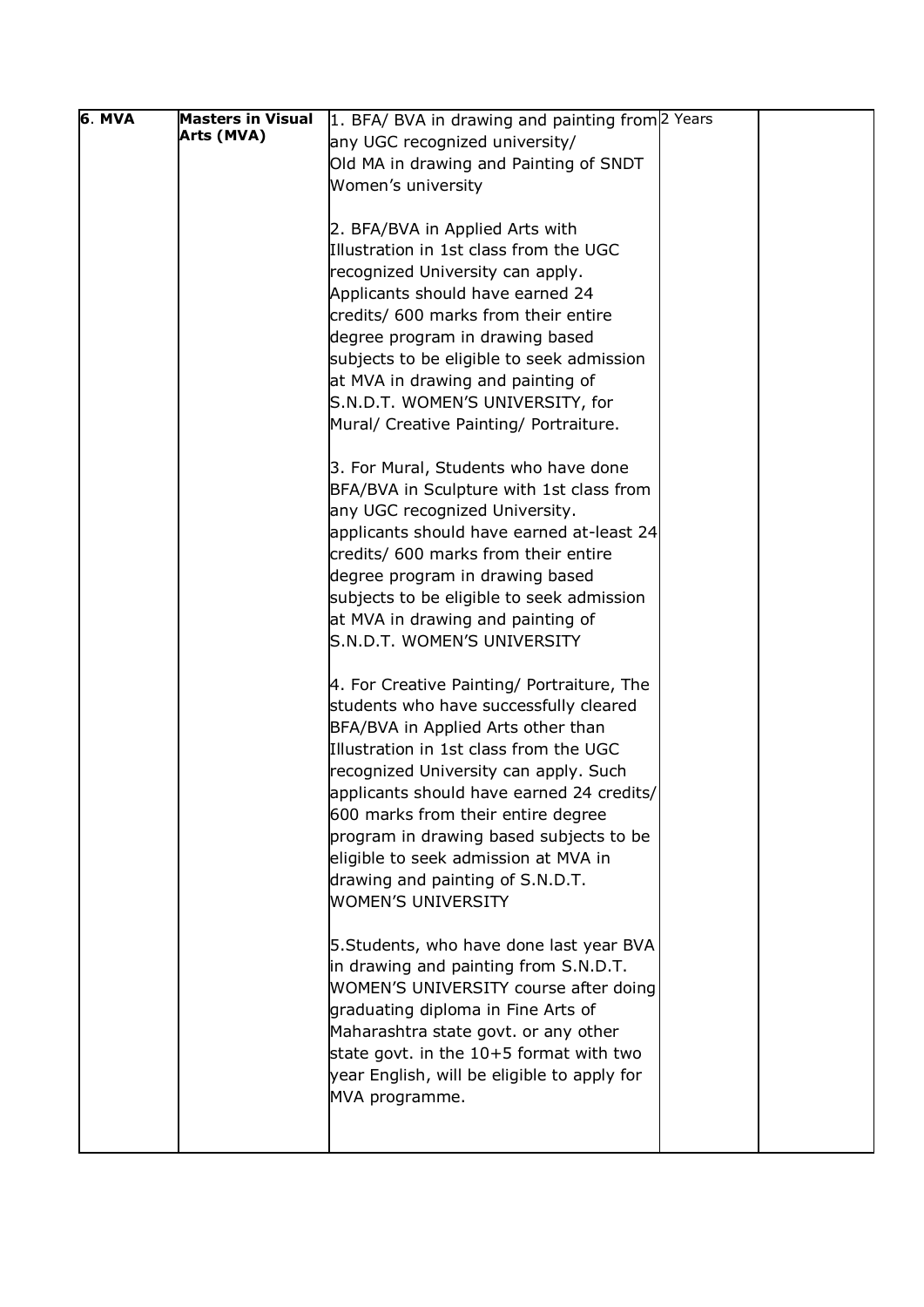|                         |                                      | <b>Not eligible for application for MVA</b>                                        |         |  |
|-------------------------|--------------------------------------|------------------------------------------------------------------------------------|---------|--|
|                         |                                      |                                                                                    |         |  |
|                         |                                      | 1. Since UGC has emphasized on fulltime                                            |         |  |
|                         |                                      | on campus programme anyone who has                                                 |         |  |
|                         |                                      | such a degree as of distance mode                                                  |         |  |
|                         |                                      | cannot apply.                                                                      |         |  |
|                         |                                      |                                                                                    |         |  |
|                         |                                      | 2. Bridge course in the same domain as                                             |         |  |
|                         |                                      | that of visual art is also not                                                     |         |  |
|                         |                                      | recommended by UGC especially for                                                  |         |  |
|                         |                                      | practical courses. Students who have                                               |         |  |
|                         |                                      | done one year bridge course after doing<br>graduating diploma of Maharashtra state |         |  |
|                         |                                      | govt. or any other state govt. in the                                              |         |  |
|                         |                                      | 10+5 format is not eligible. Refer to UGC                                          |         |  |
|                         |                                      | quidelines model curriculum 2001 and                                               |         |  |
|                         |                                      | 2016                                                                               |         |  |
| $\overline{\mathbf{z}}$ | <b>Bachelors of</b>                  | Candidates with at least 50% marks                                                 | 2 years |  |
| <b>B.Ed</b>             | <b>Education</b>                     | either in the Bachelor's Degree and/or in                                          |         |  |
|                         |                                      | the Master's Degree in Science/Social                                              |         |  |
|                         |                                      | Science/Humanity, Bachelor's in                                                    |         |  |
|                         |                                      | Engineering or Technology with                                                     |         |  |
|                         |                                      | specialization in Science and Mathematics                                          |         |  |
|                         |                                      | with 55% marks or Any other                                                        |         |  |
|                         |                                      | qualification equivalent thereto, are                                              |         |  |
|                         |                                      | eligible for admission to the programme.                                           |         |  |
|                         |                                      | The reservation and relaxation for                                                 |         |  |
|                         |                                      | SC/ST/OBC/PWD and other categories                                                 |         |  |
|                         |                                      | shall be as per the rules of the Central                                           |         |  |
|                         |                                      | Govt./State Govt., whichever is                                                    |         |  |
|                         |                                      | applicable.                                                                        |         |  |
|                         |                                      | Candidates need to appear for CET                                                  |         |  |
|                         |                                      | conducted by Govt. of Maharashtra                                                  |         |  |
| 8<br>M.Ed               | <b>Master of</b><br><b>Education</b> | Candidates seeking admission to the                                                | 2 years |  |
|                         |                                      | M.Ed. programme should have obtained                                               |         |  |
|                         |                                      | at least 50% marks or an equivalent<br>grade in the following programme            |         |  |
|                         |                                      | B.Ed. or<br>Ī.                                                                     |         |  |
|                         |                                      | B.A.B.Ed., B.Sc.B.Ed. or<br>II.                                                    |         |  |
|                         |                                      | B.El.Ed. or<br>III.                                                                |         |  |
|                         |                                      | D.El.Ed. with an undergraduate<br>IV.                                              |         |  |
|                         |                                      | degree (with 50% marks in each)                                                    |         |  |
|                         |                                      | Reservation and relaxation for                                                     |         |  |
|                         |                                      | SC/ST/OBC/PWD and other applicable                                                 |         |  |
|                         |                                      | categories shall be as per the rules of the                                        |         |  |
|                         |                                      | Central Govt./State Govt., whichever is                                            |         |  |
|                         |                                      | applicable.                                                                        |         |  |
|                         |                                      | <b>Candidates need to appear for CET</b>                                           |         |  |
|                         |                                      | conducted by Govt. of Maharashtra                                                  |         |  |
|                         |                                      |                                                                                    |         |  |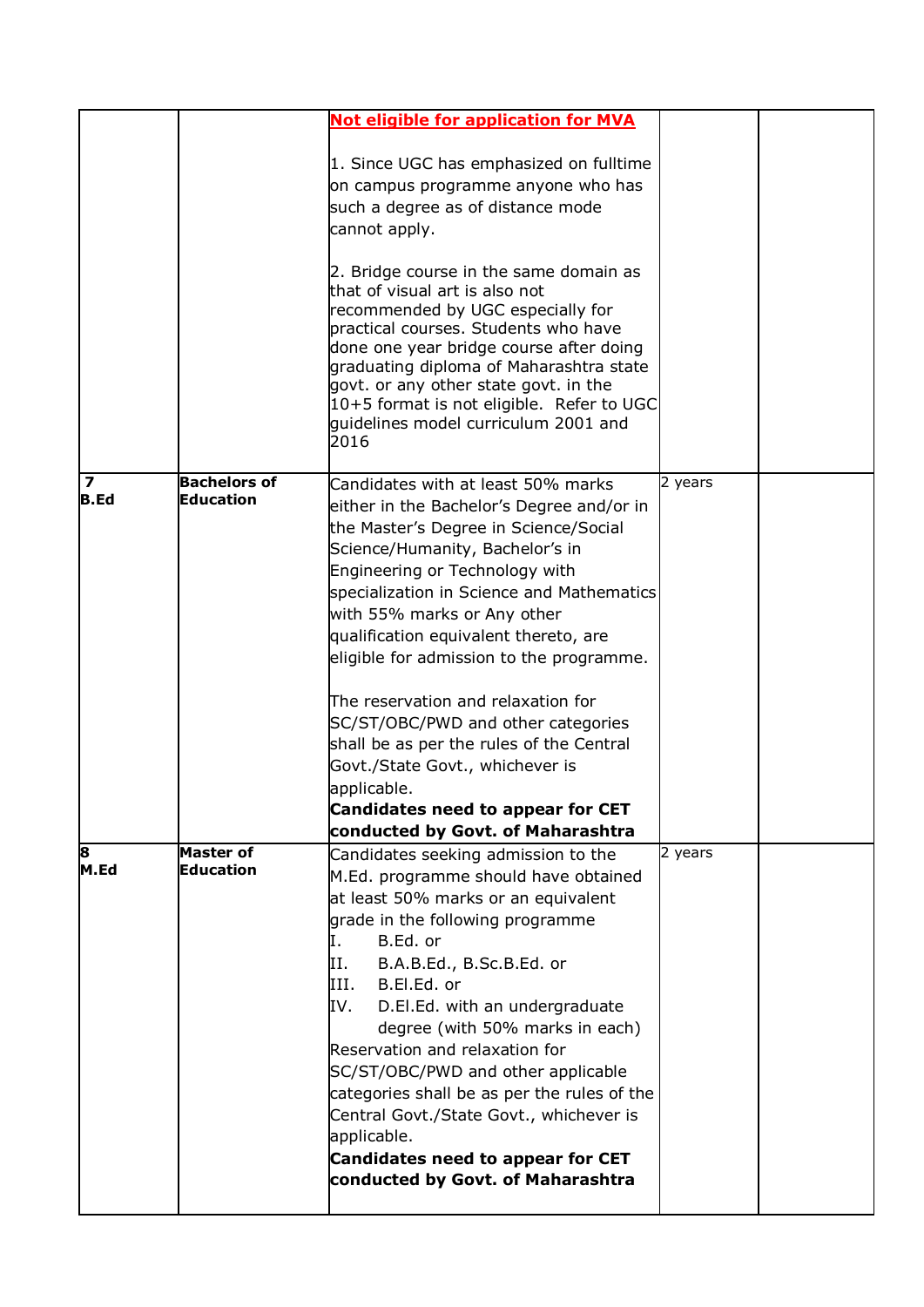| <u>թ</u>        | <b>Master of Arts in</b>              | Graduate in any discipline from any                              | 2 Years |  |
|-----------------|---------------------------------------|------------------------------------------------------------------|---------|--|
| M.A.            | <b>Education</b>                      | faculty of this university or any other                          |         |  |
| (Education)     |                                       | recognized university as equivalent                              |         |  |
|                 |                                       | thereto.                                                         |         |  |
| $\overline{10}$ |                                       |                                                                  | 2 Years |  |
| M.A/M.Sc        | <b>Master of Arts</b><br>(e-Learning) | Women Graduates with 50% marks                                   |         |  |
| (e-             |                                       | (45% for Reserved category candidates)                           |         |  |
| Learning)       | <b>Master of Science</b>              | at graduation from recognized university                         |         |  |
|                 | (e-Learning)                          | will be eligible to appear for the entrance                      |         |  |
|                 |                                       | test for the admission to the first year.                        |         |  |
|                 |                                       | Provisional admission will be given to                           |         |  |
|                 |                                       | candidates whose results are awaited. In                         |         |  |
|                 |                                       | such cases, undertaking from the<br>candidate will be essential. |         |  |
| 11              | <b>Master of Library</b>              |                                                                  |         |  |
| M.L I Sc        | & Information                         | Graduate from any faculty of this                                | 2 Years |  |
|                 | <b>Science</b>                        | university or any other recognized                               |         |  |
|                 |                                       | university as equivalent thereto.                                |         |  |
|                 |                                       |                                                                  |         |  |
| 12.             | Bachelor of Arts in $\mathsf A$       | candidate<br>forbeing eligible for                               | 3 Years |  |
| <b>B.A</b>      | Music                                 | admission to the three year programme                            |         |  |
| (Music)         |                                       | leading to the degree of Bachelor of Arts                        |         |  |
|                 |                                       | must have passed the Higher Secondary                            |         |  |
|                 |                                       | School Certificate (Std. XII) examination                        |         |  |
|                 |                                       | conducted by the different Divisional                            |         |  |
|                 |                                       | Boards of the Maharashtra State Board of                         |         |  |
|                 |                                       | Secondary and Higher Secondary                                   |         |  |
|                 |                                       | Education with the following subjects.                           |         |  |
|                 |                                       | And Must pass an audition test                                   |         |  |
|                 |                                       | 1. English Paper of 100 marks                                    |         |  |
|                 |                                       | 2. Any one of the Modern<br>Indian                               |         |  |
|                 |                                       | Languages or Modern Foreign                                      |         |  |
|                 |                                       | Languages or any classical Language                              |         |  |
|                 |                                       | or Information Technology/ Any four                              |         |  |
|                 |                                       | subjects carrying 100 marks each                                 |         |  |
|                 |                                       | <b>OR</b>                                                        |         |  |
|                 |                                       | 1.English                                                        |         |  |
|                 |                                       | 2. Any one vocational subject carrying                           |         |  |
|                 |                                       | 200 marks                                                        |         |  |
|                 |                                       | 3. Any three subjects carrying 100 marks                         |         |  |
|                 |                                       | each.                                                            |         |  |
|                 |                                       | <b>OR</b>                                                        |         |  |
|                 |                                       |                                                                  |         |  |
|                 |                                       | Must have passed the Higher Secondary                            |         |  |
|                 |                                       | School Certificate (Std. XII) examination                        |         |  |
|                 |                                       | with the Minimum Competency based                                |         |  |
|                 |                                       | vocational courses (MCVC) conducted by                           |         |  |
|                 |                                       | the different Divisional Boards of the                           |         |  |
|                 |                                       | Maharashtra State Board of Secondary                             |         |  |
|                 |                                       | and Higher Secondary Education                                   |         |  |
|                 |                                       | <b>OR</b>                                                        |         |  |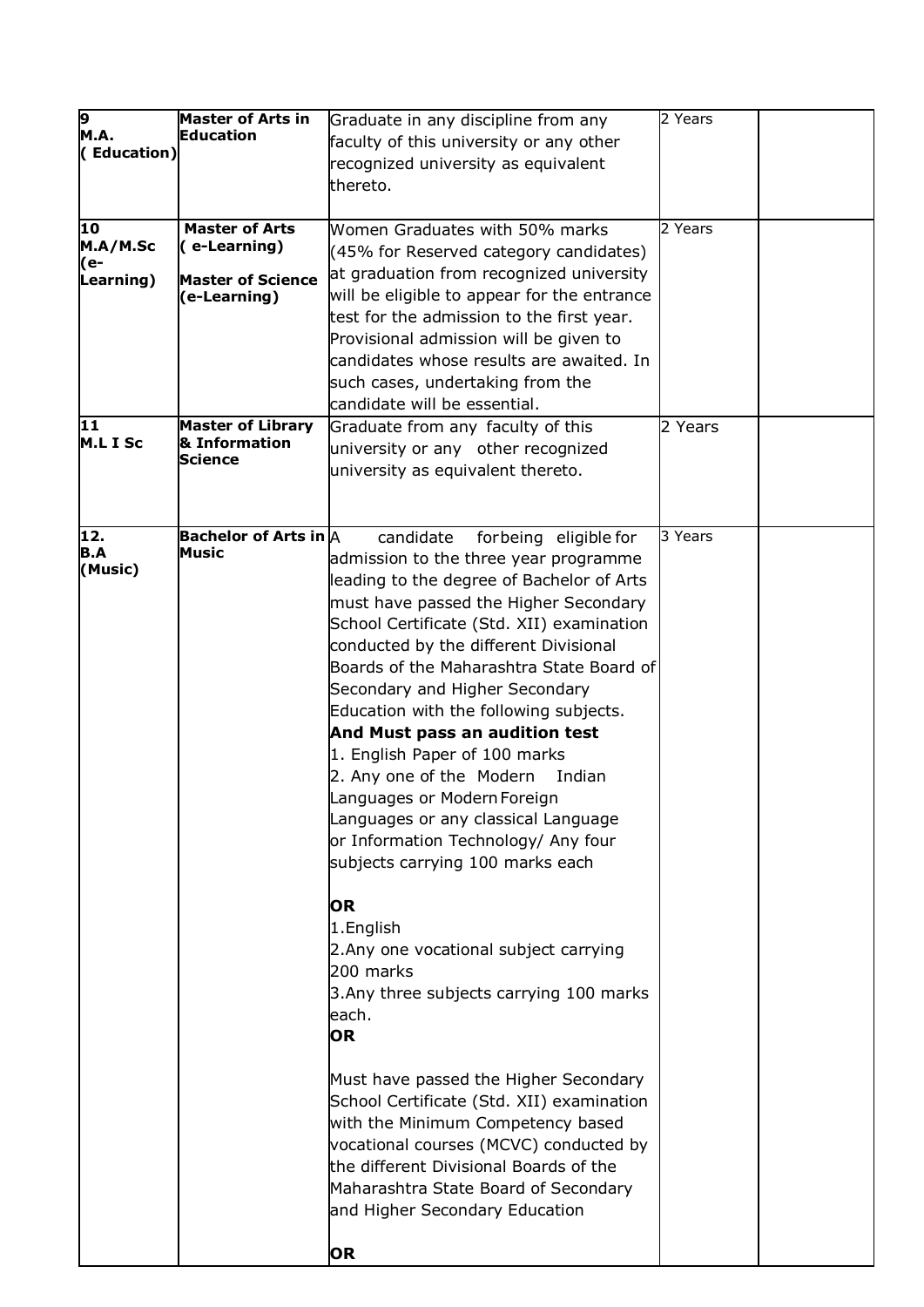|                                          | Must have passed an examination of<br>equivalent thereto.                                                                                                                                                                                                                                                                                                                                                                                                                  |                                                                                                                                                                                                                             |                                                                                                                                      |
|------------------------------------------|----------------------------------------------------------------------------------------------------------------------------------------------------------------------------------------------------------------------------------------------------------------------------------------------------------------------------------------------------------------------------------------------------------------------------------------------------------------------------|-----------------------------------------------------------------------------------------------------------------------------------------------------------------------------------------------------------------------------|--------------------------------------------------------------------------------------------------------------------------------------|
|                                          | <b>OR</b>                                                                                                                                                                                                                                                                                                                                                                                                                                                                  |                                                                                                                                                                                                                             |                                                                                                                                      |
|                                          | Must have passed any three year<br>Government recognized Diploma<br>Programmes.                                                                                                                                                                                                                                                                                                                                                                                            |                                                                                                                                                                                                                             |                                                                                                                                      |
|                                          | <b>B.A.II year</b><br>For a student from this University -<br>should have cleared first year in the<br>same subject or have passed with<br>admissible ATKT.                                                                                                                                                                                                                                                                                                                |                                                                                                                                                                                                                             |                                                                                                                                      |
|                                          | For a student from another university -<br>should have studied at least two courses<br>of four credits each in the First year in<br>the same subject. Passed in First year<br>with or without ATKT.                                                                                                                                                                                                                                                                        |                                                                                                                                                                                                                             |                                                                                                                                      |
|                                          | <b>B.A.III Year</b><br>For a student from this University-should<br>have cleared second year in the<br>same subject or has passed with                                                                                                                                                                                                                                                                                                                                     |                                                                                                                                                                                                                             |                                                                                                                                      |
|                                          | For a student from another university -<br>should have completed at least six                                                                                                                                                                                                                                                                                                                                                                                              |                                                                                                                                                                                                                             |                                                                                                                                      |
|                                          | ATKT.                                                                                                                                                                                                                                                                                                                                                                                                                                                                      |                                                                                                                                                                                                                             |                                                                                                                                      |
| <b>Master of Arts in</b><br><b>Music</b> | 1. Graduate from this university or any<br>other recognized University<br><b>OR</b><br>2. Graduate in any subject other than<br>music- from this university or any<br>other recognized University with<br>Sangeet Visharad degree in Music<br><b>OR</b><br>3. Graduate in any Subject other than<br>sangeet Visharad and received extensive<br>at least for five years with having<br>excellent ability of pursuing music.<br>• Audition is mandatory for every<br>student | 2 Years                                                                                                                                                                                                                     |                                                                                                                                      |
|                                          |                                                                                                                                                                                                                                                                                                                                                                                                                                                                            | admissible ATKT.<br>the I and II year in the same subject.<br>Passed in I and II year with or without<br>M.A. I Year<br>Music, and not having a certificate of<br>training in classical music under eminent<br>M.A. II Year | another University or Body Recognized as<br>courses of 4 credits each or 24 credits in<br>personality in Music at least but having e |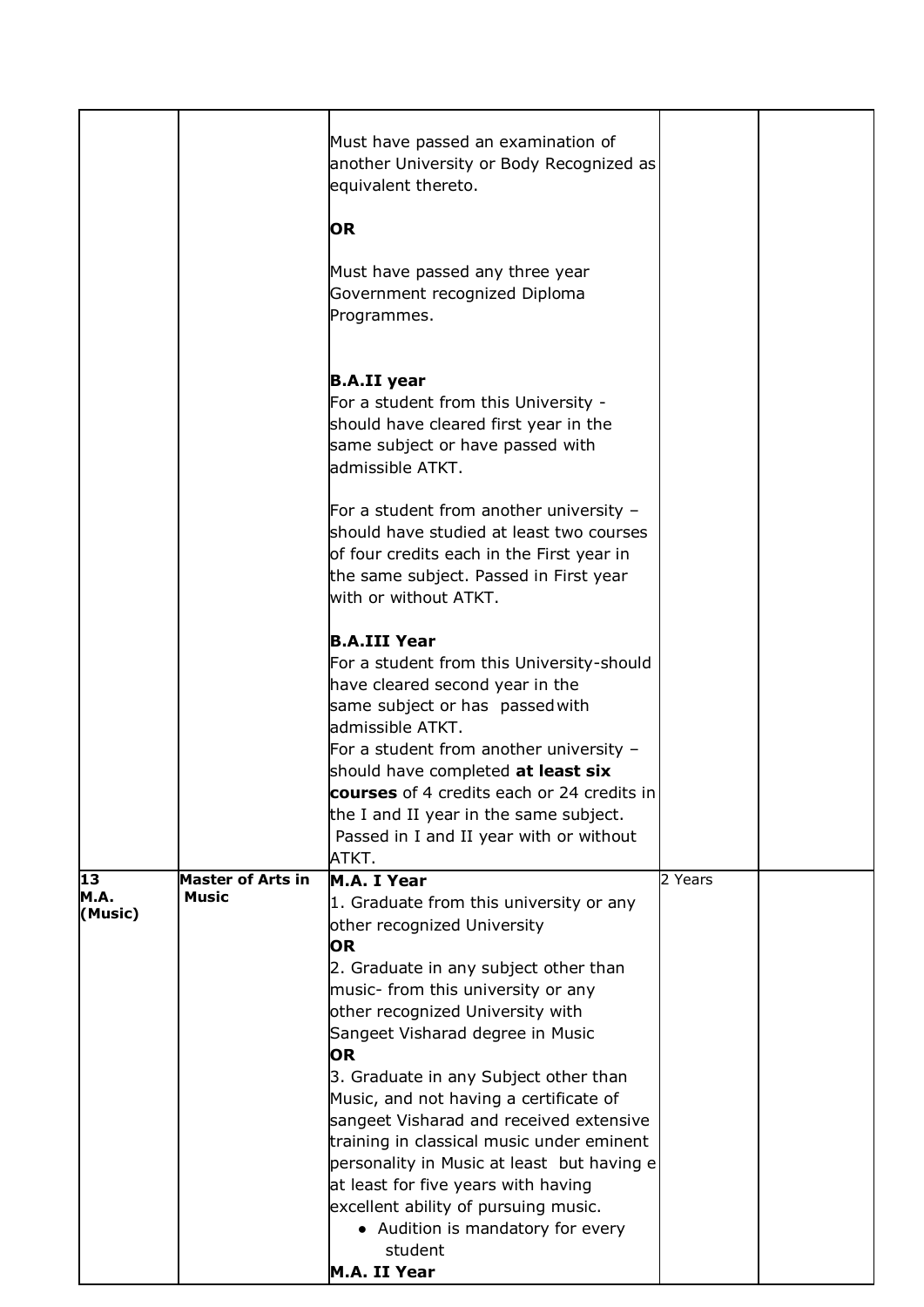|                    |                          | For a student from this University -       |         |  |
|--------------------|--------------------------|--------------------------------------------|---------|--|
|                    |                          | should have cleared first year in the      |         |  |
|                    |                          | same subject or has<br>passed with         |         |  |
|                    |                          | admissible ATKT.                           |         |  |
|                    |                          |                                            |         |  |
| 14.                | <b>Bachelor of</b>       |                                            | 2 Years |  |
| <b>B.Ed</b>        | <b>Special Education</b> | B.A./B.Sc./B.Com. or an equivalent         |         |  |
| (Special           |                          | degree at graduate level depending on      |         |  |
| <b>Education</b> ) |                          | the requirements of being the school       |         |  |
|                    |                          | subject for pedagogical courses and for    |         |  |
|                    |                          | the particular course with minimum 50%     |         |  |
|                    |                          | in the qualifying degree examination.      |         |  |
| 15.<br>M.Ed        | <b>Bachelor of</b>       | B.Ed. (Special Education) in respective    | 2 Years |  |
| (Special           | <b>Special Education</b> | disability area or an equivalent degree    |         |  |
| Education)         |                          | from any recognized university with        |         |  |
|                    |                          | minimum 50% marks.                         |         |  |
|                    |                          | B.Ed. (General Education) and one year     |         |  |
|                    |                          | diploma in special education in            |         |  |
|                    |                          | respective disability area recognized by   |         |  |
|                    |                          | RCI with minimum 50%marks in each          |         |  |
|                    |                          | course                                     |         |  |
| 16 M.A.            | <b>Master of Arts</b>    | Graduate in any discipline from any        | 2 Years |  |
| (Inclusive         | (Inclusive               | faculty of this university or any other    |         |  |
| Education)         | <b>Education</b> )       | recognized university as equivalent        |         |  |
|                    |                          | thereto.                                   |         |  |
|                    |                          | Preference will be given to B.Ed, BA       |         |  |
|                    |                          | integrated education, PG Diploma in        |         |  |
|                    |                          | <b>Education/Special Education</b>         |         |  |
|                    |                          |                                            |         |  |
| 17.                | PG Diploma In            | Min. 50% marks in Graduation               | 1 Year  |  |
| <b>PGD-MLD</b>     | <b>Management Of</b>     | Min. 45% for candidates belonging to       |         |  |
|                    | Learning                 | reserved category as per existing Govt.    |         |  |
|                    | <b>Disability</b>        | Rules 1% reservation each for candidates   |         |  |
|                    |                          | with Visual Impairment, Hearing            |         |  |
|                    |                          | Impairment and Physical Disability.        |         |  |
|                    |                          | Parents/Caregivers of children with        |         |  |
|                    |                          | special needs may audit the course if      |         |  |
|                    |                          | they do not meet the eligibility criteria. |         |  |
|                    |                          |                                            |         |  |
|                    |                          | They will not be eligible to appear in     |         |  |
|                    |                          | semester exams. They will be given         |         |  |
|                    |                          | certificate of attendance from             |         |  |
|                    |                          | Department of Special Education, SNDT      |         |  |
|                    |                          | Women's University.                        |         |  |
|                    |                          | Graduation with one year training course   |         |  |
|                    |                          | at degree or diploma level in Education,   |         |  |
|                    |                          | Special Education, and Early childhood     |         |  |
|                    |                          | Education or Guidance and Counselling.     |         |  |
|                    |                          | Candidates with post graduate degree in    |         |  |
|                    |                          | Psychology or social work or Disability    |         |  |
|                    |                          | Rehabilitation are also eligible.          |         |  |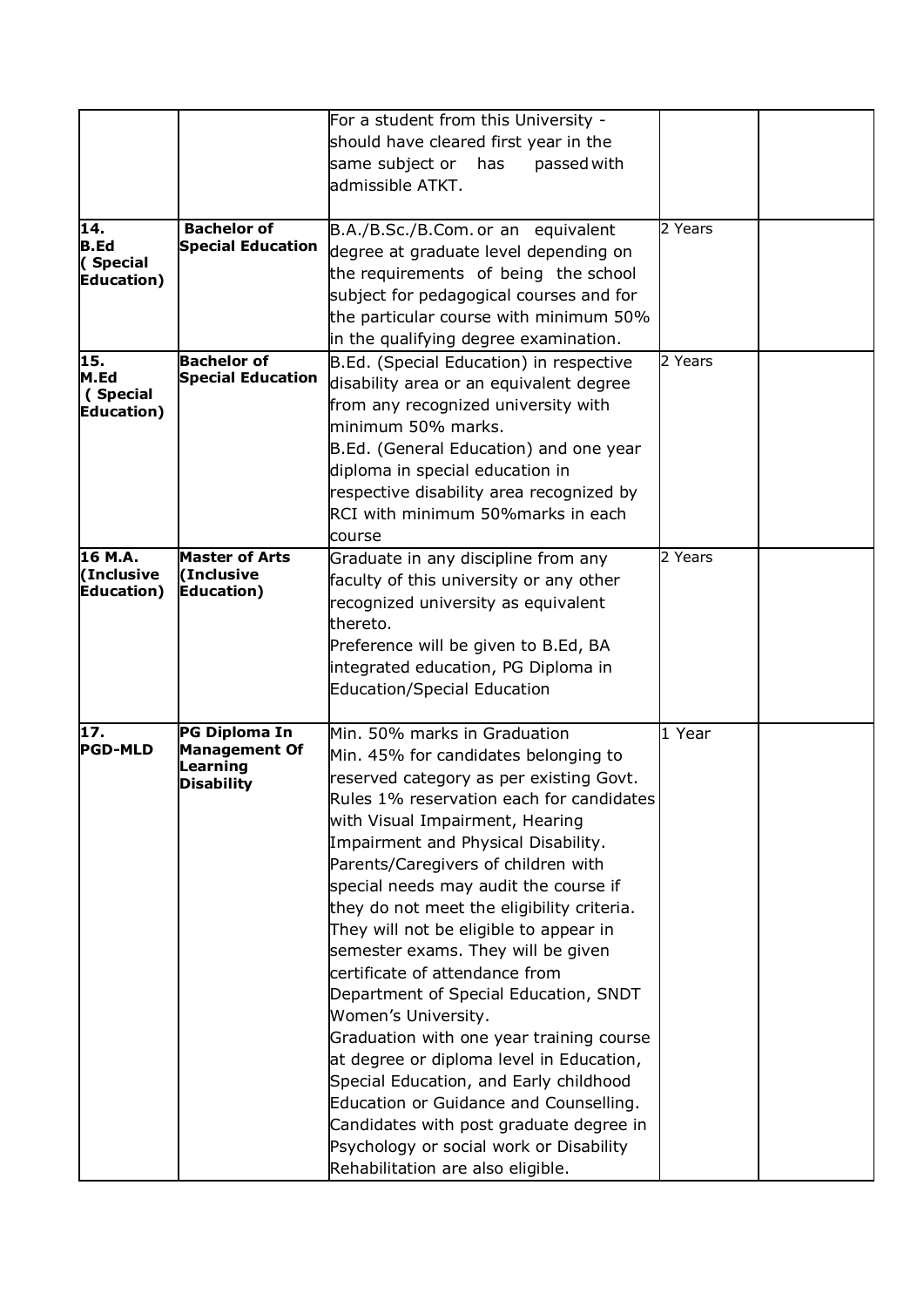| 18 M.A.       | <b>Master of Arts</b>            | M.A. I Year                                 | 2 Years |  |
|---------------|----------------------------------|---------------------------------------------|---------|--|
| (Women's      | in Women's                       | Graduate in any discipline from the any     |         |  |
| Studies)      | <b>Studies</b>                   | faculty of this university or any other     |         |  |
|               |                                  | recognized university                       |         |  |
|               |                                  | thereto.                                    |         |  |
|               |                                  |                                             |         |  |
|               |                                  | M.A. II Year                                |         |  |
|               |                                  | For a student from this University -        |         |  |
|               |                                  | should have cleared first year in the       |         |  |
|               |                                  | same subject or<br>has<br>passed with       |         |  |
|               |                                  | admissible ATKT.                            |         |  |
| 19 B.         | <b>Bachelor of</b>               | Eligibility criteria for admitting students | 4 Years |  |
| <b>Design</b> | <b>Design</b>                    | in first/second/third year in different     |         |  |
|               | (B.Design)                       | Specializations of B. Design Program.       |         |  |
|               | □Fashion Design                  |                                             |         |  |
|               |                                  | <b>B. Design- I Year</b>                    |         |  |
|               | $\square$ Fashion                | i. XII th Pass in any Stream -              |         |  |
|               | <b>Communication</b>             | Arts/Commerce/Science/Home Science/         |         |  |
|               | □Textile Design                  | Minimum Competency Vocational Course        |         |  |
|               |                                  | (MCVC) including National Institute of      |         |  |
|               | □LifeStyle and                   | Open Schooling (NIOS).                      |         |  |
|               | <b>Accessories</b>               | ii. Maharashtra State Board of Technical    |         |  |
|               | □Interior Design                 | Education (MSBTE)/ State Govt.              |         |  |
|               |                                  | Technical Education full time diploma of    |         |  |
|               | $\Box$ Jewellery                 | minimum 3 years after Std. X (any           |         |  |
|               | <b>Design and</b><br>Manufacture | stream)                                     |         |  |
|               |                                  | iii. For NRI & Foreign students with        |         |  |
|               |                                  | equivalence from Association of Indian      |         |  |
|               |                                  | Universities (AIU), New Delhi               |         |  |
|               |                                  |                                             |         |  |
|               |                                  | Criteria for selection of students for the  |         |  |
|               |                                  | 1st year (entry level) college shall        |         |  |
|               |                                  | conduct aptitude test on the basis of       |         |  |
|               |                                  | general knowledge, language and             |         |  |
|               |                                  | creative testing through studio test. On    |         |  |
|               |                                  | the basis of test performance students      |         |  |
|               |                                  | may be considered for the provisional       |         |  |
|               |                                  | admission. The provisional admitted         |         |  |
|               |                                  | students shall pass 12th standard exam      |         |  |
|               |                                  | or equivalent as prescribe by university    |         |  |
|               |                                  | with minimum 45%. Those colleges            |         |  |
|               |                                  | having less application for the seat may    |         |  |
|               |                                  | be filled up subjects to availability,      |         |  |
|               |                                  | however the aptitude test shall be          |         |  |
|               |                                  | conducted by the concerned college. For     |         |  |
|               |                                  | reservation criteria the benefits shall be  |         |  |
|               |                                  | parted as per the Government of             |         |  |
|               |                                  | Maharashtra and SNDT University             |         |  |
|               |                                  | Mumbai. In case the applicants are less     |         |  |
|               |                                  | for a particular college, the seats may be  |         |  |
|               |                                  | filled up subject to availability &         |         |  |
|               |                                  | interviews may be conducted.                |         |  |
|               |                                  | THE CET IS NOT COMPULSORY. THE              |         |  |
|               |                                  | COLLEGE MAY CONDUCT THE SAME AT             |         |  |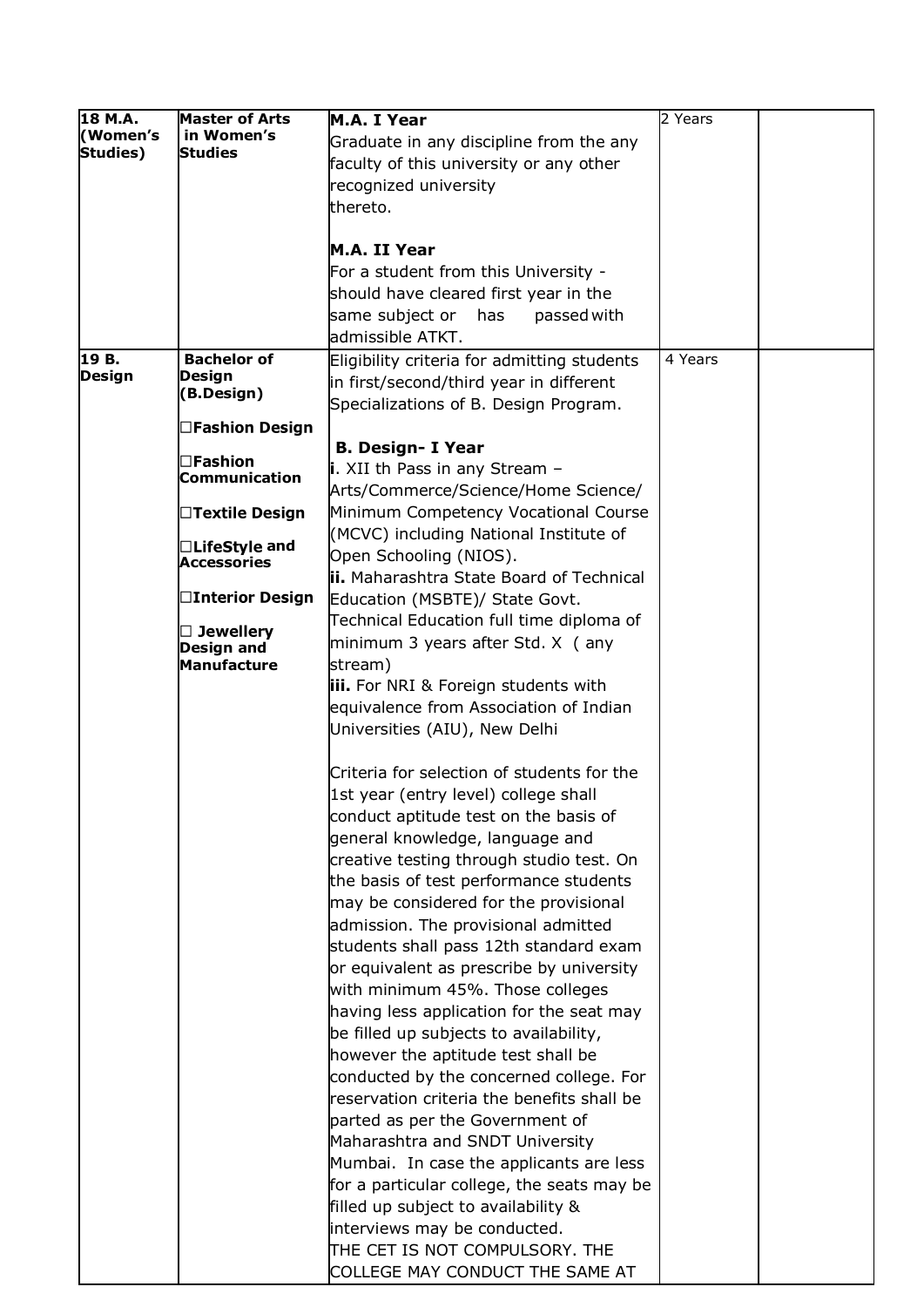| THEIR LEVEL. IN CASE OF THE                   |  |
|-----------------------------------------------|--|
| COLLEGES NOT FOLLOWING CET                    |  |
|                                               |  |
| <b>CRITERIA THE SELECTION OF THE</b>          |  |
| CANDIDATES SHALL BE GIVEN                     |  |
| PREFERENCE FOR THE ACADEMIC                   |  |
| RECORD. (Minimum Eligibility 45%)             |  |
|                                               |  |
|                                               |  |
| <b>B. Design- II Year</b>                     |  |
| iv. Three year Diploma, Dress making          |  |
| and Garment Manufacturing or Equivalent       |  |
| recognized by All India Council for           |  |
|                                               |  |
| Technical Education (AICTE) with Bridge       |  |
| course of 8 credits                           |  |
|                                               |  |
| <b>v.</b> Five year Diploma in Fine Arts      |  |
| recognized by the State Technical Board       |  |
|                                               |  |
| with Bridge course of 8 credits               |  |
|                                               |  |
| <b>vi.</b> Successful completion of 1st year  |  |
| Degree from National Institute of Fashion     |  |
|                                               |  |
| Technology (NIFT)                             |  |
|                                               |  |
| <b>vii.</b> Successful completion of 1st year |  |
| Degree of any B Design Fashion Or             |  |
| Equivalent Course offered by Indian           |  |
|                                               |  |
| Universities / Foreign university with        |  |
| equivalence from AIU.                         |  |
|                                               |  |
| If the <b>BRIDGE COURSE</b> is suggested      |  |
| details of the same.                          |  |
|                                               |  |
| The following bridge courses are              |  |
| suggested                                     |  |
| .History of Art and Design - 4 Credits        |  |
| Theory 2 Practical 2credits                   |  |
| •Material Studies - 2 Credits Practical.      |  |
| •Fundamentals of design - 2 Credits           |  |
|                                               |  |
| Practical.                                    |  |
| The prescribed bridge course needs to be      |  |
| completed by the candidate within the         |  |
| period of 60 days from the date of            |  |
| admission.                                    |  |
|                                               |  |
| Admission to such candidate will be given     |  |
| up to 30 days from the commencement           |  |
| of the Semester.                              |  |
| <b>B. Design- III &amp;IV Year</b>            |  |
| Eligibility for admission to third and        |  |
|                                               |  |
| fourth year of B. Design will be according    |  |
| to the passing criteria and rules for ATKT    |  |
| as prescribed by University (Controller of    |  |
| Examinations)                                 |  |
| For the Institutes who conduct Common         |  |
|                                               |  |
| <b>Entrance Test</b>                          |  |
| <b>CET Procedure</b>                          |  |
| The Entrance Examination will consist of      |  |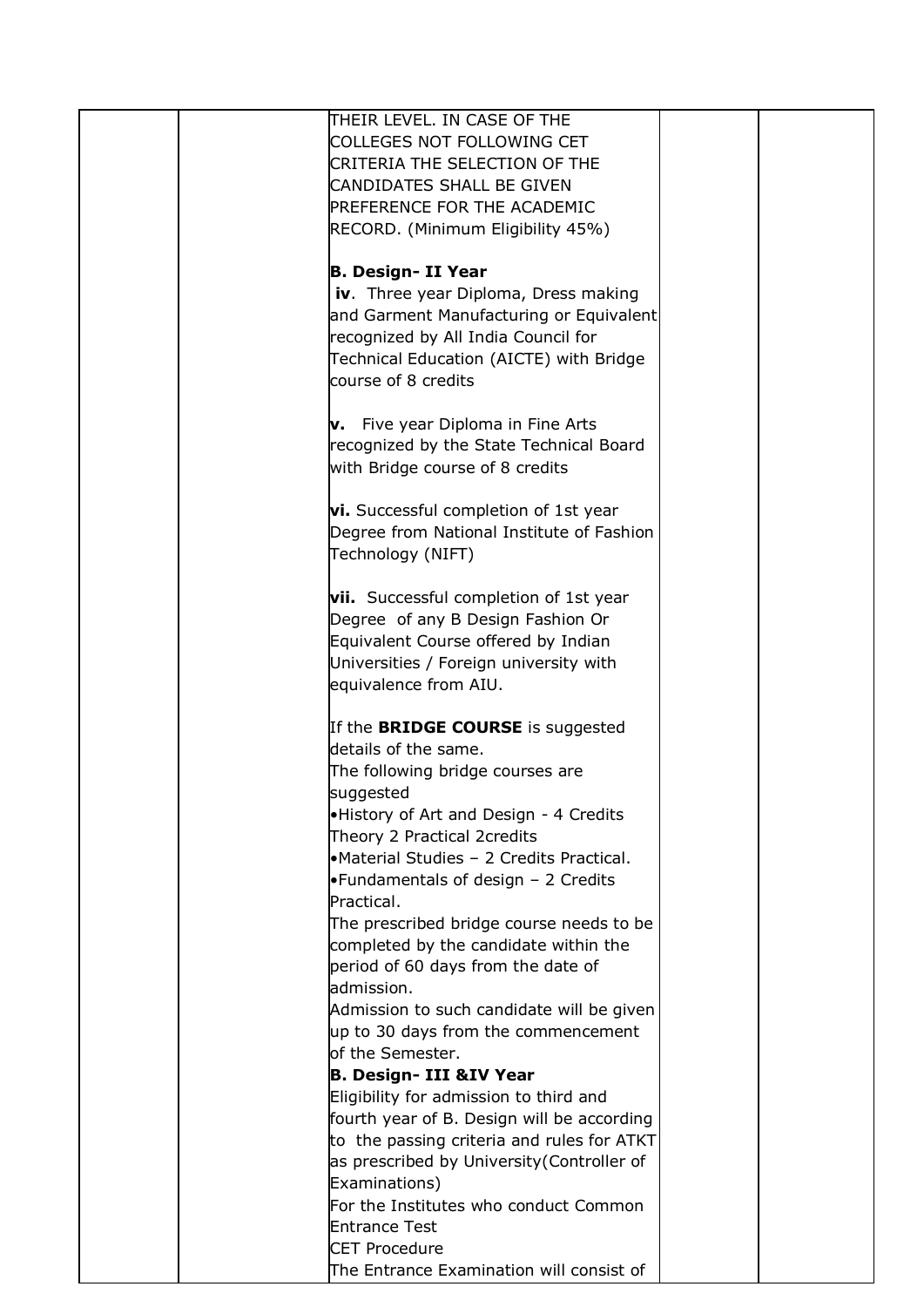|                  |                                     | General Ability Test + Studio Test /<br>Group Discussions + Personal Interview. |         |  |
|------------------|-------------------------------------|---------------------------------------------------------------------------------|---------|--|
|                  |                                     | It is mandatory for all the candidates to                                       |         |  |
|                  |                                     | give all three tests.                                                           |         |  |
|                  |                                     |                                                                                 |         |  |
| 20.              | <b>Master of Design</b>             | M. Design-I Year                                                                | 2 Years |  |
| <b>M.Design</b>  |                                     | Four year and three year Bachelor                                               |         |  |
|                  |                                     | Degree from any recognized University,                                          |         |  |
|                  |                                     | In B Design/ Fashion Technology, B Tech.                                        |         |  |
|                  |                                     | / 3 years Diploma of Government                                                 |         |  |
|                  |                                     | Polytechnic + Any Bachelor's Degree &                                           |         |  |
|                  |                                     | Industry Experience.                                                            |         |  |
|                  |                                     | <b>NOTE:</b> For three year Degree program                                      |         |  |
|                  |                                     | the students will have to do a bridge                                           |         |  |
|                  |                                     | course of 8 credits in their first year (4                                      |         |  |
|                  |                                     | credits each Sem I and Sem II)                                                  |         |  |
|                  |                                     | For eligibility to appear in the Entrance                                       |         |  |
|                  |                                     | Examination a student must obtain at                                            |         |  |
|                  |                                     | least 55% marks in the qualifying                                               |         |  |
|                  |                                     | examination.                                                                    |         |  |
|                  |                                     | The candidates are expected to have                                             |         |  |
|                  |                                     | design aptitude for this course, which                                          |         |  |
|                  |                                     | could be tested for entry through<br>Interview OR                               |         |  |
|                  |                                     |                                                                                 |         |  |
| <b>21.B. Voc</b> | <b>Bachelor of</b>                  | One year Industry experience.<br>B.Voc (Fashion design) - I Year                | 3 Years |  |
|                  | <b>vocation (Fashion</b><br>design) |                                                                                 |         |  |
|                  |                                     | HSC Pass or equivalent minimum 35 %                                             |         |  |
|                  |                                     | (Any stream)                                                                    |         |  |
|                  |                                     | Lateral Entry Semester 2: Completion                                            |         |  |
|                  |                                     | of B Voc Semester I or Certificate                                              |         |  |
|                  |                                     | Courses (Six Month) in Fashion Design                                           |         |  |
|                  |                                     | OR relevant field with Minimum 40%                                              |         |  |
|                  |                                     | marks. OR should pass NSQF Level 4 in a                                         |         |  |
|                  |                                     | relevant field.<br><b>Lateral Entry II Year</b>                                 |         |  |
|                  |                                     | :SSC Pass or<br>equivalent minimum 35 % pass and                                |         |  |
|                  |                                     | Minimum                                                                         |         |  |
|                  |                                     | 3-year full time Diploma in Fashion                                             |         |  |
|                  |                                     | Design/Apparel Manufacture and design/                                          |         |  |
|                  |                                     | Dress making and Dress Design from any                                          |         |  |
|                  |                                     | recognized University OR should pass                                            |         |  |
|                  |                                     | <b>NSQF Level 5</b>                                                             |         |  |
|                  |                                     | Lateral Entry III Year: 2 years                                                 |         |  |
|                  |                                     | completion of B Voc in Fashion Design                                           |         |  |
|                  |                                     | OR Advanced Diploma in Interior Design                                          |         |  |
|                  |                                     | OR relevant field with minimum 40%                                              |         |  |
|                  |                                     | marks. OR Should pass NSQF Level 6 in a<br>relevant field.                      |         |  |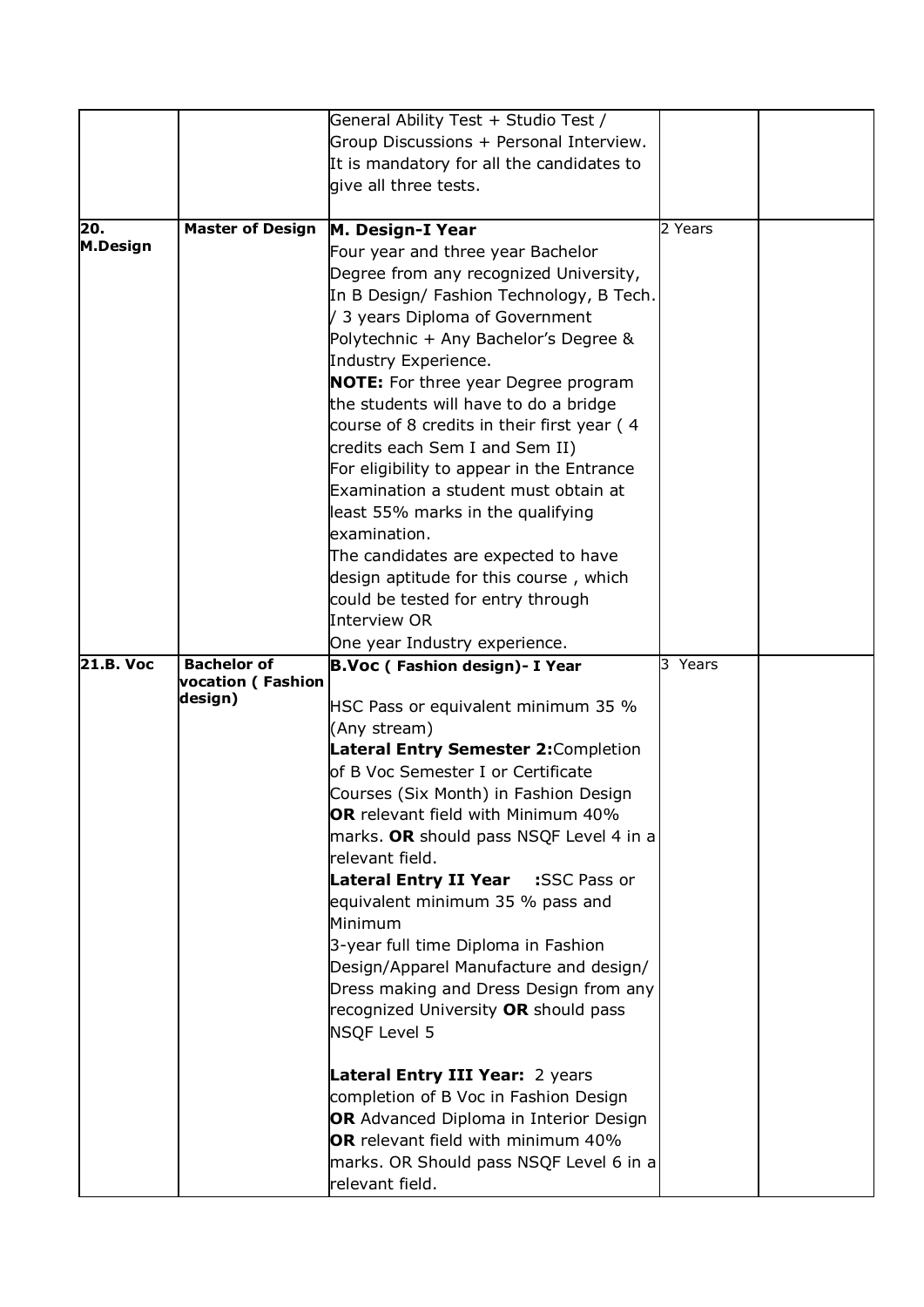| 22.             | <b>Bachelor of</b>              | I Year : H.Sc Pass or equivalent            | 3 Years |  |
|-----------------|---------------------------------|---------------------------------------------|---------|--|
|                 | vocation (Interior              |                                             |         |  |
| <b>B.Voc in</b> |                                 | minimum 35 % (Any Stream)                   |         |  |
| <b>Interior</b> | design)                         | <b>Lateral Entry Semester II</b>            |         |  |
| <b>Design</b>   |                                 | Completion of B.Voc. Semester I or          |         |  |
|                 |                                 | Certificate Courses (Six Month) in Interior |         |  |
|                 |                                 |                                             |         |  |
|                 |                                 | Design OR relevant field with Minimum       |         |  |
|                 |                                 | 40% marks. OR should pass NSQF Level        |         |  |
|                 |                                 | 4 in a relevant field.                      |         |  |
|                 |                                 |                                             |         |  |
|                 |                                 |                                             |         |  |
|                 |                                 | II Year<br>Full Time 3-year Diploma in      |         |  |
|                 |                                 | Interior Design or relevant field from      |         |  |
|                 |                                 | AICTE/DTE approved institute or its         |         |  |
|                 |                                 | equivalent                                  |         |  |
|                 |                                 | <b>OR</b> relevant filed with minimum 40 %  |         |  |
|                 |                                 |                                             |         |  |
|                 |                                 | marks OR should pass NSQF Level 5           |         |  |
|                 |                                 |                                             |         |  |
|                 |                                 | <b>Lateral Entry III Year:</b>              |         |  |
|                 |                                 | 2 years completion of B Voc in Interior     |         |  |
|                 |                                 |                                             |         |  |
|                 |                                 | Design OR Advanced Diploma in Interior      |         |  |
|                 |                                 | Design OR relevant field with minimum       |         |  |
|                 |                                 | 40% marks. OR should pass NSQF Level        |         |  |
|                 |                                 | 6 in a relevant field.                      |         |  |
| 23              | <b>Bachelor of</b>              | B.Voc in (Jewellery design)I Year:          | 3 Years |  |
| <b>B.Voc</b> in | vocation                        |                                             |         |  |
| (Jewellery      |                                 | H.Sc Pass or equivalent minimum 35 %        |         |  |
|                 | (Jewellery design) (Any Stream) |                                             |         |  |
| design)         |                                 | <b>Lateral Entry Semester II</b>            |         |  |
|                 |                                 | Completion of B Voc Semester I or           |         |  |
|                 |                                 | Certificate Courses (Six Month) in          |         |  |
|                 |                                 |                                             |         |  |
|                 |                                 | Jewellery Design OR relevant field with     |         |  |
|                 |                                 | Minimum 40% marks. OR should pass           |         |  |
|                 |                                 | NSQF Level 4 in a relevant field.           |         |  |
|                 |                                 |                                             |         |  |
|                 |                                 |                                             |         |  |
|                 |                                 | Lateral Entry II Year                       |         |  |
|                 |                                 | Diploma in Jewellery Design and             |         |  |
|                 |                                 | Manufacture or relevant field from any      |         |  |
|                 |                                 | government approved institute OR from       |         |  |
|                 |                                 | SNDT Women's University OR should           |         |  |
|                 |                                 |                                             |         |  |
|                 |                                 | pass NSQF Level 5                           |         |  |
|                 |                                 |                                             |         |  |
|                 |                                 | <b>Lateral Entry III Year</b>               |         |  |
|                 |                                 | 2 years completion of B Voc in Jewellery    |         |  |
|                 |                                 | Design OR Advanced Diploma in               |         |  |
|                 |                                 |                                             |         |  |
|                 |                                 | Jewellery Design OR relevant field with     |         |  |
|                 |                                 | minimum 40% marks OR should pass            |         |  |
|                 |                                 | NSQF Level 6 in a relevant field.           |         |  |
| 24              | <b>Master of</b>                | Women's graduate in any discipline.         | 2 years |  |
|                 | <b>Education</b>                | Preference will be given to teachers and    |         |  |
|                 | <b>Management</b>               | those working in the education sector.      |         |  |
|                 |                                 | Those who have completed the Diploma        |         |  |
|                 |                                 | in Education Management of the SNDT         |         |  |
|                 |                                 |                                             |         |  |
|                 |                                 | Women"s University may be considered        |         |  |
|                 |                                 | for admission to the second year of this    |         |  |
|                 |                                 | course.                                     |         |  |
|                 |                                 |                                             |         |  |
|                 |                                 | Those who have completed the first year     |         |  |
|                 |                                 | of the course and do not wish to pursue     |         |  |
|                 |                                 | the course further will be awarded a        |         |  |
|                 |                                 | diploma in education management of          |         |  |
|                 |                                 | <b>SNDT Women</b> "s University             |         |  |
|                 |                                 |                                             |         |  |
|                 |                                 |                                             |         |  |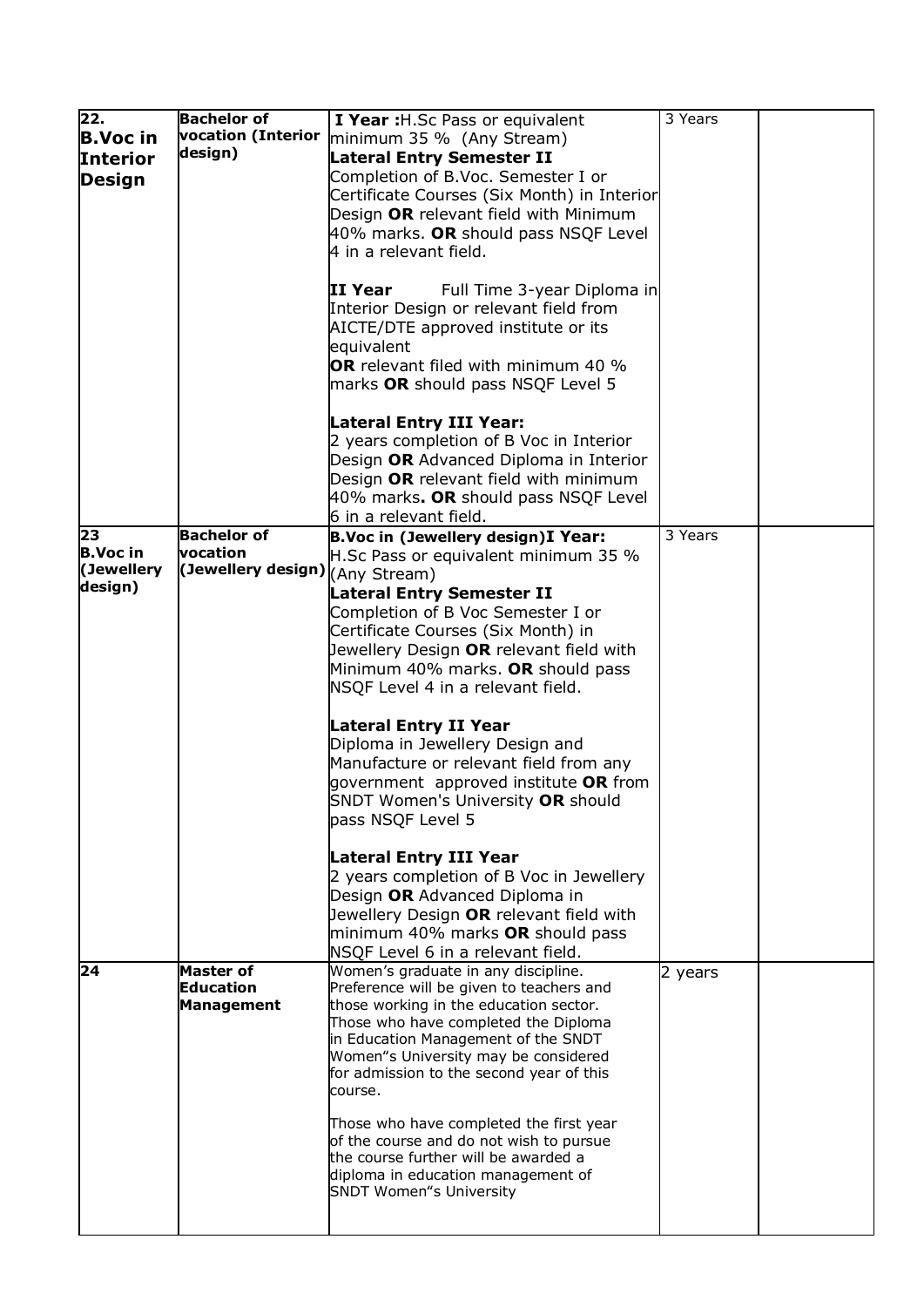| $\overline{25}$ | PG Diploma in<br><b>Education</b><br><b>Management</b> | <b>Graduate Degree from any</b><br>$1$ year<br>discipline. Preference will be given to<br>candidates with administrative<br>experience in educational institutions.                                                                                                                                                                                                                                                                           |                                                                        |
|-----------------|--------------------------------------------------------|-----------------------------------------------------------------------------------------------------------------------------------------------------------------------------------------------------------------------------------------------------------------------------------------------------------------------------------------------------------------------------------------------------------------------------------------------|------------------------------------------------------------------------|
| 26 (LL.B.)      | <b>Bachelor of</b><br>Laws<br>(LL.B.)                  | Candidate for being eligible for admission $\beta$ years<br>to the First semester of 3 years<br>LL.B.Degree programme must have<br>passed/Degree Examination in any<br><b>Faculty of a recognized University or</b><br>equivalent qualification with minimum<br>45% of marks at the qualifying<br>examination However, the above<br>percentage of Marks shall be relaxed by<br>5% for the candidates belonging to<br><b>SC/ST categories.</b> | AC<br>resolution<br>no. 3A<br>(meeting<br>held on<br>April 9,<br>2013) |